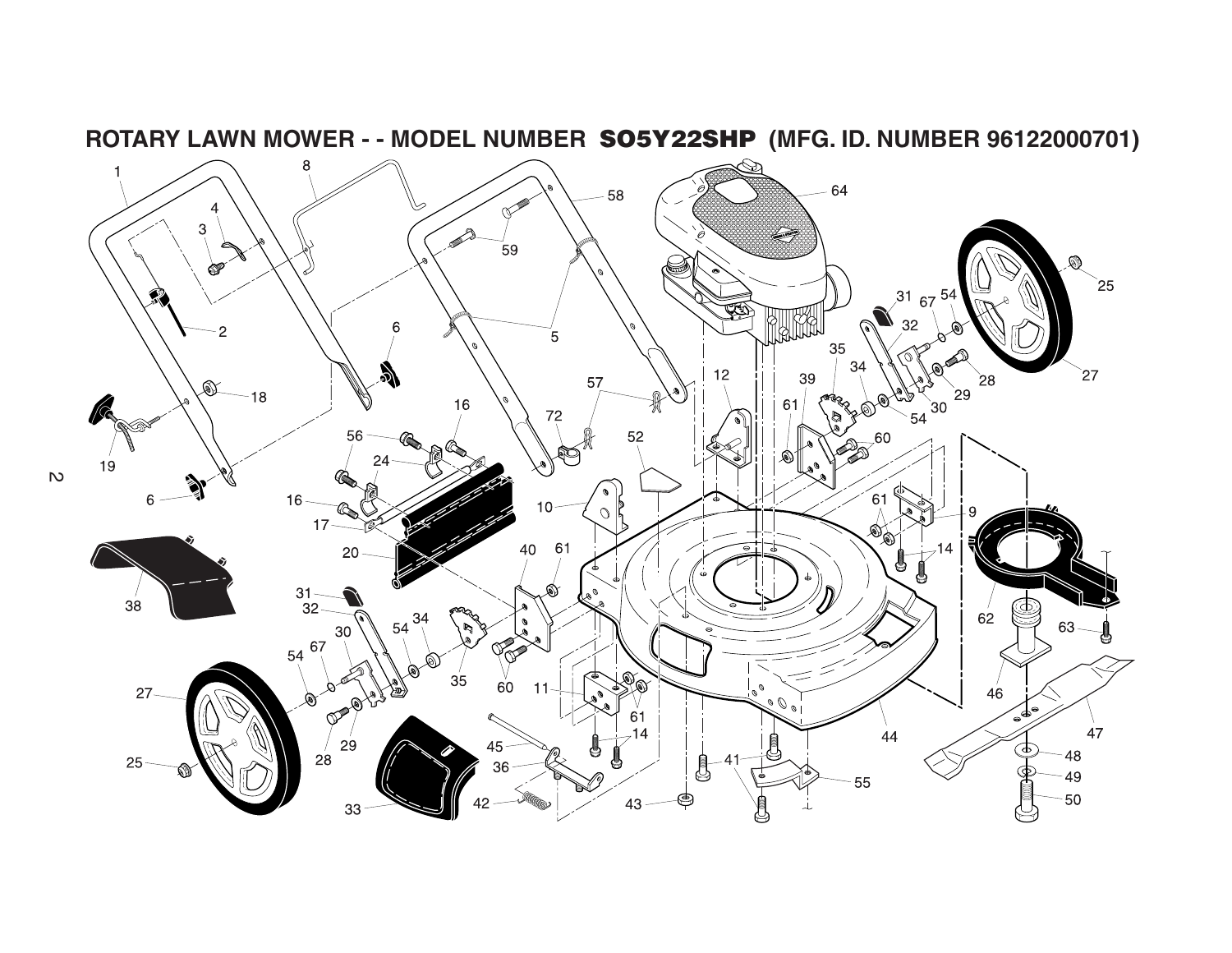## **ROTARY LAWN MOWER - - MODEL NUMBER SO5Y22SHP (MFG. ID. NUMBER 96122000701)**

| <b>KEY</b> | <b>PART</b> |                                     | <b>KEY</b>                               | <b>PART</b> |                                                  |
|------------|-------------|-------------------------------------|------------------------------------------|-------------|--------------------------------------------------|
| NO.        | NO.         | <b>DESCRIPTION</b>                  | NO.                                      | NO.         | <b>DESCRIPTION</b>                               |
| 1          | 194200X479  | <b>Upper Handle</b>                 | 40                                       | 193247X479  | Support Bracket, RH                              |
| 2          | 183567      | Engine Zone Control Cable           | 41                                       | 150406      | Screw, Hex Head, Threaded, Rolled 3/8-16 x 1-1/8 |
| 3          | 750634      | Screw                               | 42                                       | 152124      | Spring, Torsion                                  |
| 4          | 850733X004  | Bracket, Upstop                     | 43                                       | 73800400    | Locknut, Hex                                     |
| 5          | 66426       | Wire Tie                            | 44                                       | 195614      | Lawn Mower Housing (Includes Key Number 46)      |
| 6          | 189713X428  | Handle Knob                         | 45                                       | 147286      | Rod, Hinge                                       |
| 8          | 194199X428  | <b>Control Bar</b>                  | 46                                       | 189179      | <b>Blade Adapter / Pulley</b>                    |
| 9          | 153282X479  | Support Bracket, Handle, LH         | 47                                       | 192682      | Blade, 22"                                       |
| 10         | 170345X479  | Handle Bracket Assembly, RH         | 48                                       | 851074      | Washer, Hardened                                 |
| 11         | 153350X479  | Support Bracket, Handle, RH         | 49                                       | 850263      | Washer, Lock, Helical                            |
| 12         | 170346X479  | Handle Bracket Assembly, LH         | 50                                       | 851084      | Screw, Hex Head 3/8-24 x 1-3/8 (Grade 8)         |
| 14         | 149741      | Screw, Thread Cutting 5/16-18 x 3/4 | 52                                       | 404763      | Decal, Danger                                    |
| 16         | 54583       | <b>Screw</b>                        | 54                                       | 88348       | Washer, Flat 1/2                                 |
| 17         | 165175X479  | <b>Support Rod</b>                  | 55                                       | 188839X004  | Mounting Bracket, Debris Shield                  |
| 18         | 132004      | Locknut, Keps                       | 56                                       | 750097      | Screw, Hex Washer Head #10-24 x 1/2              |
| 19         | 194788      | Rope Guide                          | 57                                       | 51793       | <b>Hairpin Cotter</b>                            |
| 20         | 189008      | <b>Rear Skirt</b>                   | 58                                       | 151590X479  | Lower Handle                                     |
| 24         | 192301X004  | Clamp, Rear Skirt                   | 59                                       | 191574      | <b>Handle Bolt</b>                               |
| 25         | 145212      | Locknut, Hex 3/18-16                | 60                                       | 74760612    | <b>Bolt</b>                                      |
| 27         | 193906X427  | Wheel & Tire Assembly, Rear, 12"    | 61                                       | 751592      | Locknut, Hex                                     |
| 28         | 142748      | Shoulder Bolt                       | 62                                       | 188784      | Debris Shield                                    |
| 29         | 61651       | <b>Belleville Washer</b>            | 63                                       | 192325      | Screw                                            |
| 30         | 180413X004  | Axle Arm Assembly                   | 64                                       | $  -$       | Engine, Briggs & Stratton, Model Number 120K02   |
| 31         | 87877       | Knob, Selector                      |                                          |             | (For engine service and replacement parts,       |
| 32         | 700331X004  | Spring, Selector                    |                                          |             | call Briggs & Stratton at 1-800-233-3723)        |
| 33         | 151889      | <b>Mulcher Door</b>                 | 67                                       | 197480      | O-Ring                                           |
| 34         | 146630      | Spacer                              | 72                                       | 197991      | Clip, Cable                                      |
| 35         | 750085X007  | <b>Bracket, Wheel Adjuster</b>      | $\frac{1}{2} \left( \frac{1}{2} \right)$ | 404764      | Warning Decal (not shown)                        |
| 36         | 154132      | Bracket, Housing                    | $\frac{1}{2} \left( \frac{1}{2} \right)$ | 193733      | Operator's Manual, English                       |
| 38         | 176509      | Deflector, Discharge                |                                          | 193743      | Operator's Manual, Spanish                       |
| 39         | 193248X479  | Support Bracket, LH                 | $ -$                                     | 405155      | Repair Parts Manual, English                     |

**NOTE:** All component dimensions given in U.S. inches. 1 inch = 25.4 mm.

**IMPORTANT:** Use only Original Equipment Manufacturer (O.E.M.) replacement parts. Failure to do so could be hazardous, damage your lawn mower and void your warranty.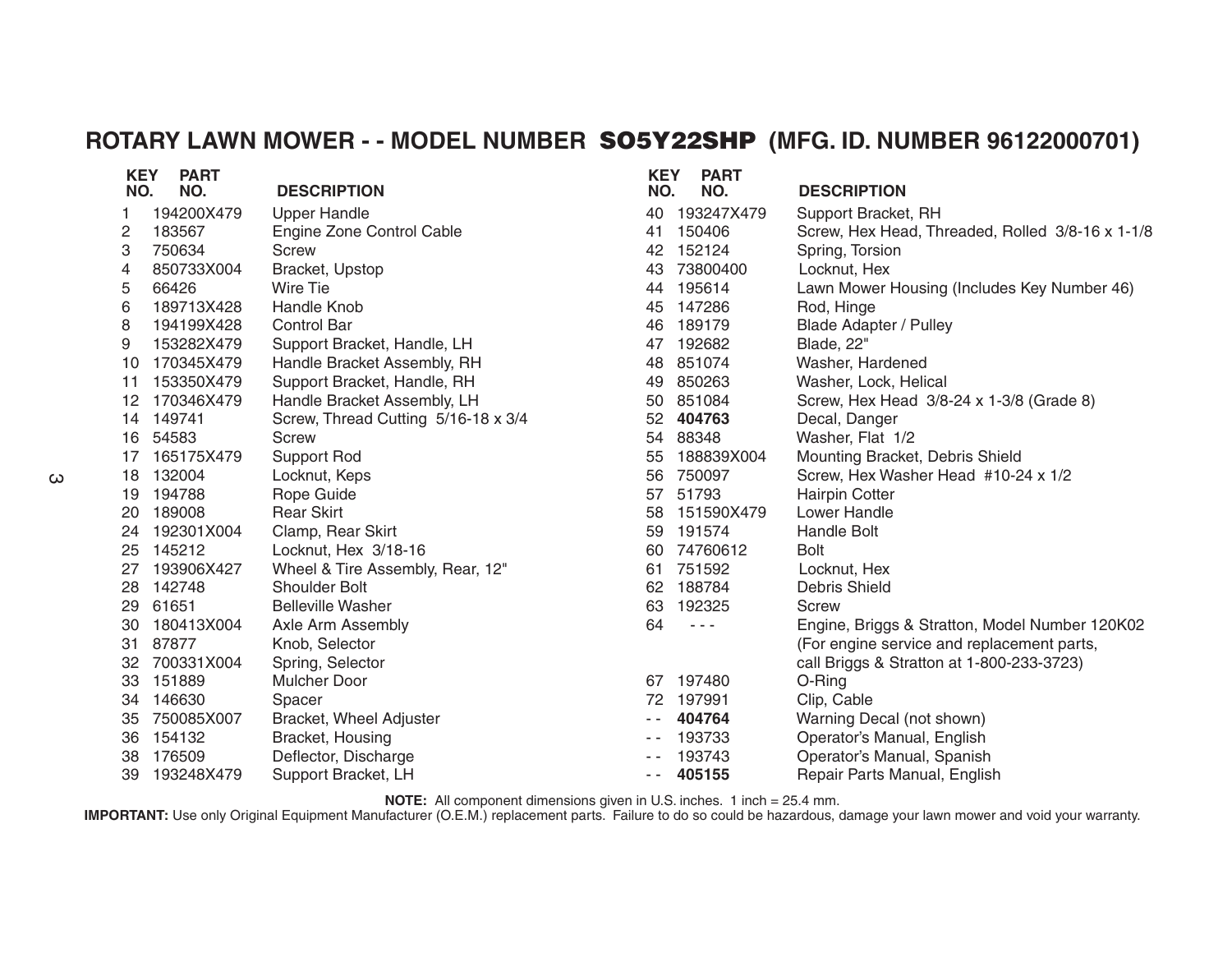

**ROTARY LAWN MOWER - - MODEL NUMBER SO5Y22SHP (MFG. ID. NUMBER 96122000701)**